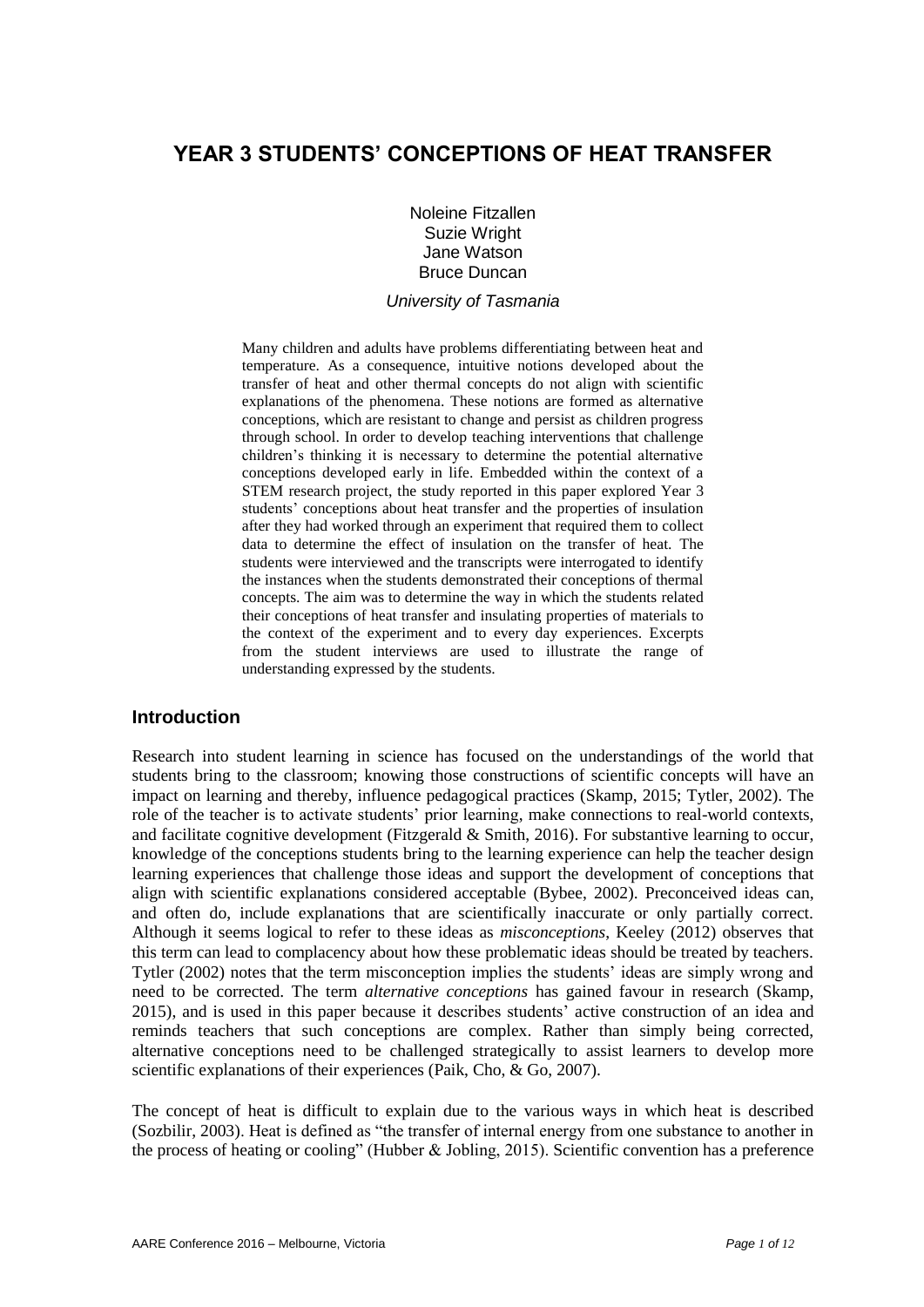for the term "thermal energy" to refer specifically to the energy involved in heat transfer. Thermal energy is the kinetic energy of an object or system that can be measured. A distinction is made here between heat and energy as it is scientifically incorrect to describe heat as a form of energy. The scientific conceptions of heat that can be expected to be understood by primary children are much simpler and generally refer to observations of what heat does, rather than what it is (Hubber  $\&$ Jobling, 2015). In keeping with the simpler explanations given by young children, in this paper, thermal energy is referred to as the transfer of heat, which can be determined by measuring the change in temperature of a substance. This facilitates distinguishing between scientific conceptions of heat and alternative conceptions, particularly since young students are not likely to use the word "energy" in scientifically acceptable ways without previous instruction. In contrast, thermal insulation is a property of materials that reduces the transfer of heat between objects and substances. The aim of this study is to identify Year 3 students' conceptions of heat transfer and the role of thermal insulation.

In recent times, there has been an emphasis on providing Science, Technology, Engineering and Mathematics (STEM) learning experiences in schools to nurture students' interest in science and influence their career choices (Office of the Chief Scientist [OCS], 2013). Those experiences are likely to include hands-on activities that require students to make decisions and draw conclusions based on their experiences (Ward, Lyden, Fitzallen, & Leon de la Barra, 2015; Watson & English, 2015). It is, therefore, important to explore if those types of learning experiences offer different insights into student thinking and reasoning than those gleaned from student surveys, which are often dominated by multiple choice questions. The activity completed by students described in this paper addresses the following STEM disciplines and topics: Science and heat transfer, Technology and insulators, and Mathematics and data collection and analysis.

More specifically, this paper explores young students' conceptions of the nature of heat transfer and the influence of thermal insulation in the heat transfer process. It reports on a classroom investigation set within a STEM learning context, which adopted an inquiry-based teaching approach to explore Year 3 students' understanding. It evidences the way in which students express their conceptions, scientific and alternative, formed from their experiences of conducting a scientific experiment.

# **Students' Understanding of Heat Transfer**

Research on young students' understanding of heat transfer is limited. It is mostly based on students' responses to survey-style questions (e.g., Erikson, 1979; Paik et al., 2007; Shayer & Wylam, 1981), which do not explore how students express, form, and make sense of conceptions within authentic learning contexts. A review of the literature on students' misconceptions of heat and temperature by Sozbilir (2003) documented the alternative conceptions of students from the age of six through to adults at the tertiary level and beyond. Although he included a comprehensive list of alternative conceptions, Solzbilir only cited two research studies that involved Year 3 students. Yeo and Zadnik (2001) also compiled a list of alternative conceptions that is similar to the one compiled by Sozbilir. Their list was sorted into four categories:

- A: Students' conceptions of heat (six alternative conceptions),
- B: Students' conceptions of temperature (eight alternative conceptions),
- C: Students' conceptions about heat transfer and temperature change (nine alternative conceptions), and
- D: Students' conceptions about thermal properties of materials (12 alternative conceptions).

The four categories assist in delineating the difference between the various notions of thermal energy and heat transfer but Yeo and Zadnik did not align the alternative conceptions with particular age groups.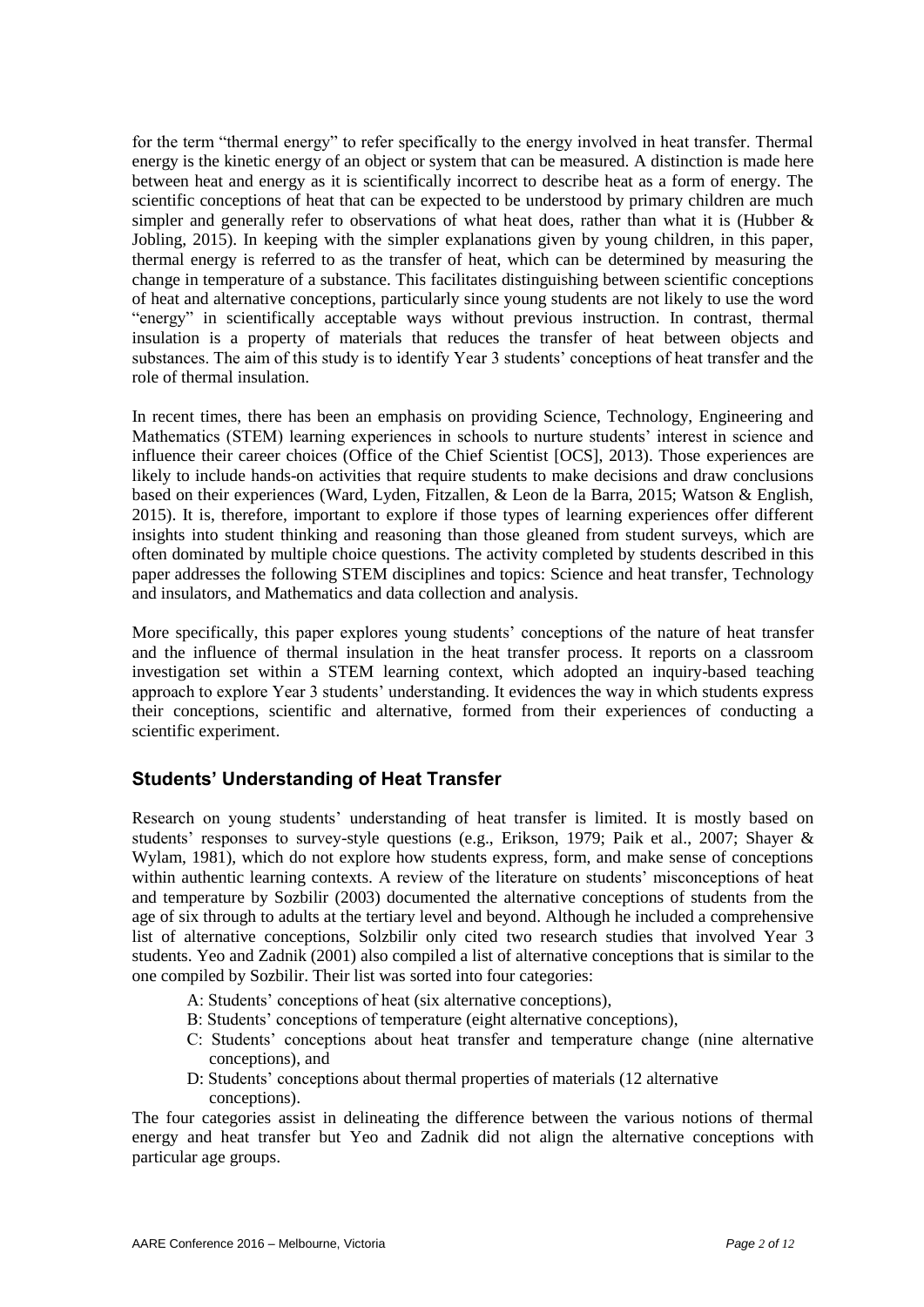Studies that included Year 3 students were carried out by Erikson (1979), Paik et al. (2007), and Rosebery, Ogonowski, DiSchino, and Warren (2010). Erikson worked with students 6-12 years of age. He conducted interviews with the students after they had observed four heat experiments set up by the researchers. The alternative conceptions he identified were: hot heat and cold heat are different, heat is like a substance that moves around, heat is a form of energy, and the temperature of an object changes as the size of the object changes. Similar results were reported by Paik et al., who worked with students aged 4-11 years of age. The interview protocol included seven questions: two questions on the conceptions of temperature, two on thermal insulation, and three on heat equilibrium. The questions were scenario-based, for example, "When two different ice cube sizes are taken out of a freezer, what would the temperature of each cube be? Explain" (p. 287). In that study, the researchers found that the students did not distinguish between heat and temperature, described heat as an object, and believed the size of an object determined its temperature.

Rosebery et al. (2010) conducted research with students 9-11 years of age. Their research focused on developing students' understanding of the Particle Model in relation to heat and heat transfer. It was a classroom-based study that extended over a three-month period. Relevant to the current study are the outcomes from an incident that occurred four weeks after the project started. During a lesson, the class was evacuated for a fire drill, which resulted in the students standing outside without their jackets. This fortuitous event led to a conversation about heat loss and insulation. The researchers reported that the students described heat as something that was able to flow from one object to another, and it was possible to stop the flow of heat with insulation, in that instance, a coat. The ability to relate the ideas about heat and insulation to their experiences revealed new ideas not expressed previously.

# **Research Approach**

The study reported in this paper is part of a larger research project carried out within an Australian Research Council Discovery Project, "Data Modelling: Enhancing STEM in the Primary Curriculum" (English, Watson, & Fitzallen, 2015). The program of research is longitudinal in nature and involves tracking two cohorts of students as they progress from Year 3 to Year 6. The research adopts a pragmatic approach (Mackenzie & Knipe, 2006) that utilises both qualitative and quantitative data collection strategies (Creswell, 2013) to identify, track, and assess students' learning with a focus on inquiry processes, informal inferential reasoning, representational skills, and STEM-based conceptual development. The project includes activities that focus on the steps of a complete statistical investigation (Franklin et al., 2007) set within STEM contexts.

# Research Setting

The study was conducted with one cohort of students from the larger research project. It took place in two Year 3 classrooms at a Tasmanian urban co-educational Catholic school, and involved 53 students. The study took place over two, non-consecutive days (one day per class). The regular classroom teacher for each class directed a student investigation developed by the research team in collaboration with the teachers, which involved trialing the activities in the investigation before it was implemented in the classroom. Of the 53 students, four students did not give consent for their data to be used for research purposes. Although those students still completed the investigation with the rest of their class, no data generated by them were collected or analysed.

The student investigation entitled "The Heat Is On!", was designed to support students to explore the thermal insulation capacity of materials in the transfer of heat, reinforce notions of variation specifically related to heat loss over time, engage students in a complete statistical investigation, and develop students' skills in using thermometers to measure temperature. The questions posed were "How does temperature vary when something gets hotter or colder?" and "What is the effect of different materials on how the temperature varies?" The investigation addressed outcomes from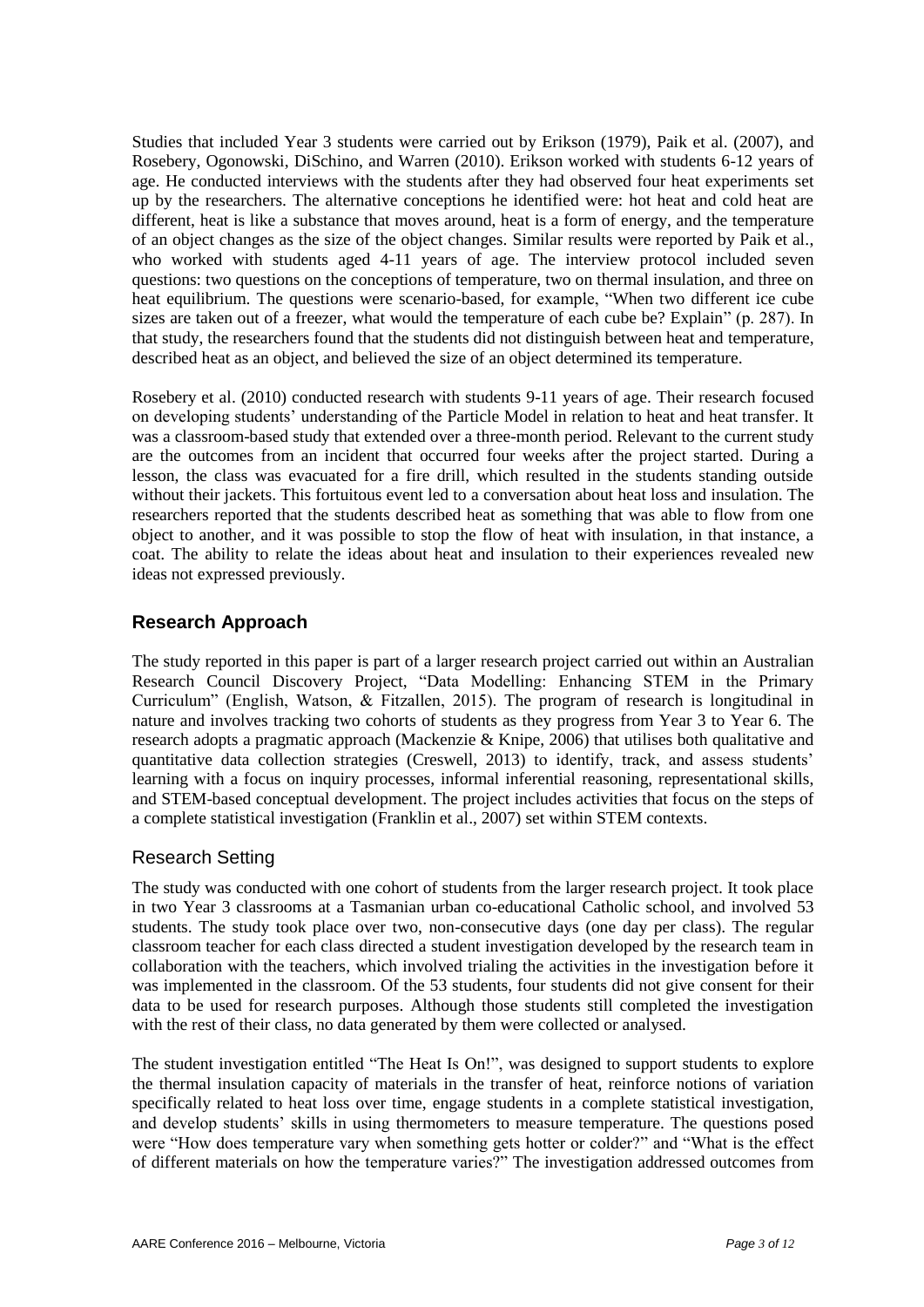the *Australian Curriculum: Science* (Australian Curriculum, Assessment and Reporting Authority [ACARA], 2015) related to Science Inquiry Skills in general, and content specifically related to "Heat can be produced in many ways and can move from one object to another (ACSSU049)." The aim was to give students the opportunity to identify changes that occur in everyday situations due to heating and cooling, and recognise that the effects of heat can be measured using a thermometer. Also addressed were outcomes from the *Australian Curriculum: Technologies,* Design and Technologies Knowledge and Understanding strand, specifically, "Investigate the suitability of materials, systems, components, tools and equipment for a range of purposes (ACTDEK013)" in relation to thermal insulation. The data collected in the investigation were used to develop visual representations, which were analysed to summarise the changes observed and to draw conclusions about the overall trends, acknowledging the uncertainty arising from the variation in the data. These tasks addressed outcomes from the *Australian Curriculum: Mathematics*, "Construct suitable data displays, with and without the use of digital technologies, from given or collected data. Include tables, column graphs and picture graphs where one picture can represent many data values ACMSP096)*."*

The student investigation involved the students working in groups of three to record the temperature of water in two plastic cups, one insulated with a polystyrene cup (see Figure 1), over a period of 30 minutes. The students read and recorded the temperature of the water in the two cups, which contained the same volume of water at the same starting temperature ( $\approx 40^{\circ}$ C). The temperature was recorded at 5-minute intervals. After the first 10 minutes, ice water was added to the tray in which the cups were sitting. The temperature of the ice water was also measured at each subsequent 5-minute interval. Students recorded the temperatures in a table and then transposed the data to their Thermometer Worksheet using coloured pens to differentiate the three temperature readings—red for the insulated cup, blue for the non-insulated cup, and black for the ice water—to construct a graph. The Thermometer Worksheet was comprised of a series of thermometer images that collectively formed an unconventional graph-type. The purpose of using the stylized graph was to provide a cognitive bridge between the act of measuring the temperature and the process of modelling that data in a graphical representation. The thermometer images in the graph assisted in conserving the context of the investigation in the data representation. An example of a completed Thermometer Worksheet is in Figure 2. It was generated during the trialing of the investigation.



*Figure 1.* Equipment required for the investigation.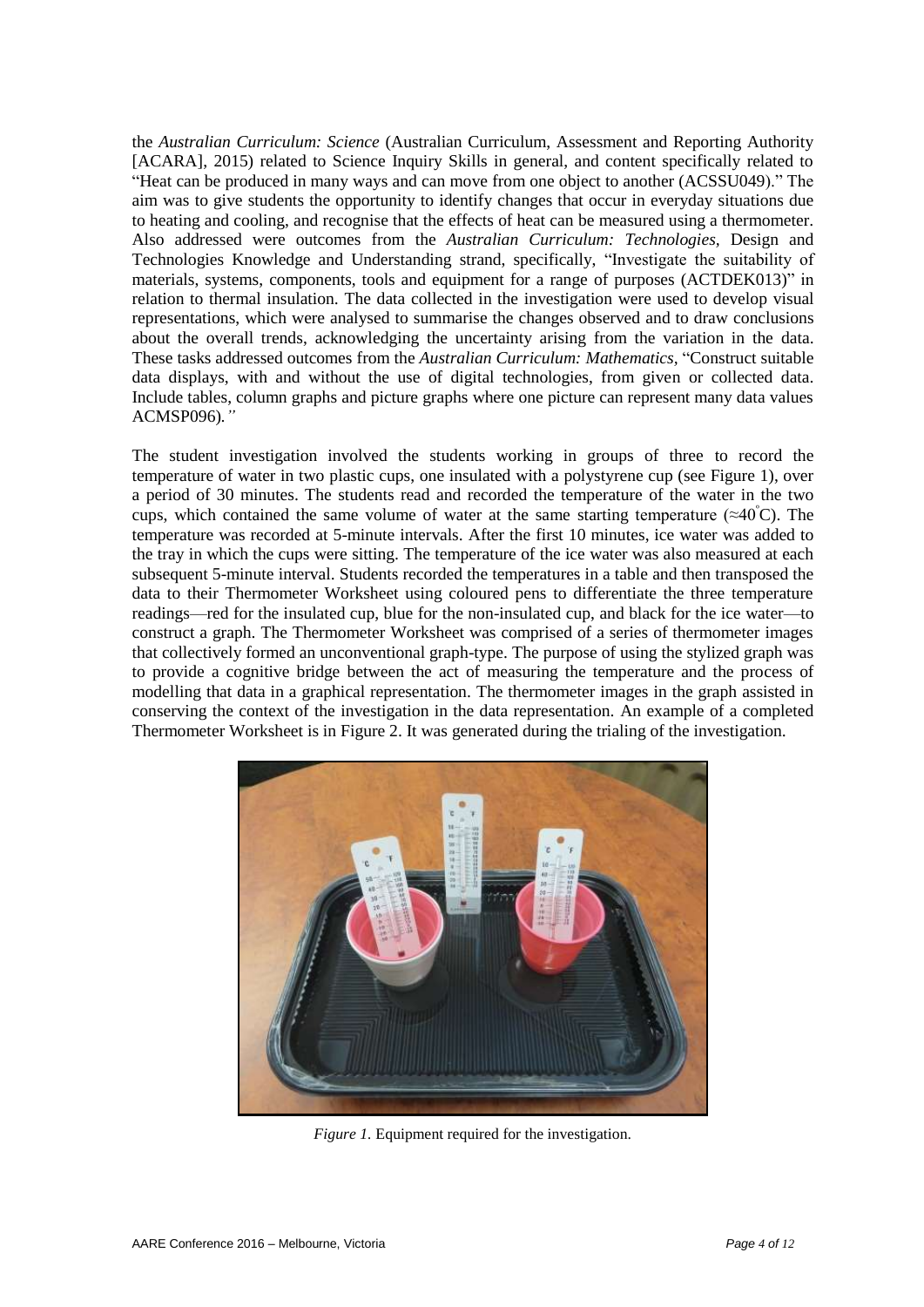

*Figure 2.* Example of a completed Thermometer Worksheet.

Students also answered brief questions in their workbooks throughout the investigation. The purpose was twofold. First, the questions in the workbook were posed to stimulate students' thinking. Second, the workbooks provided documentary evidence of students' thinking and ideas. On completion of the experiment the data collected by each group contributed to the construction of a class plot (see Figure 3), which was followed by a class discussion to identify the variation in the class data. In their workbooks, students described the trends and patterns in the plot, gave reasons for the variation in the data, suggested what caused the variation, and commented on the uncertainty of the class results. Predictions were also made of the temperature of the water in the cups and the tray after three hours. The research outcomes from the students' written work are not a focus of this paper. The results will be reported elsewhere. The data reported in this paper were generated from student interviews conducted after the heat transfer investigation was completed.



*Figure 3.* Class plot.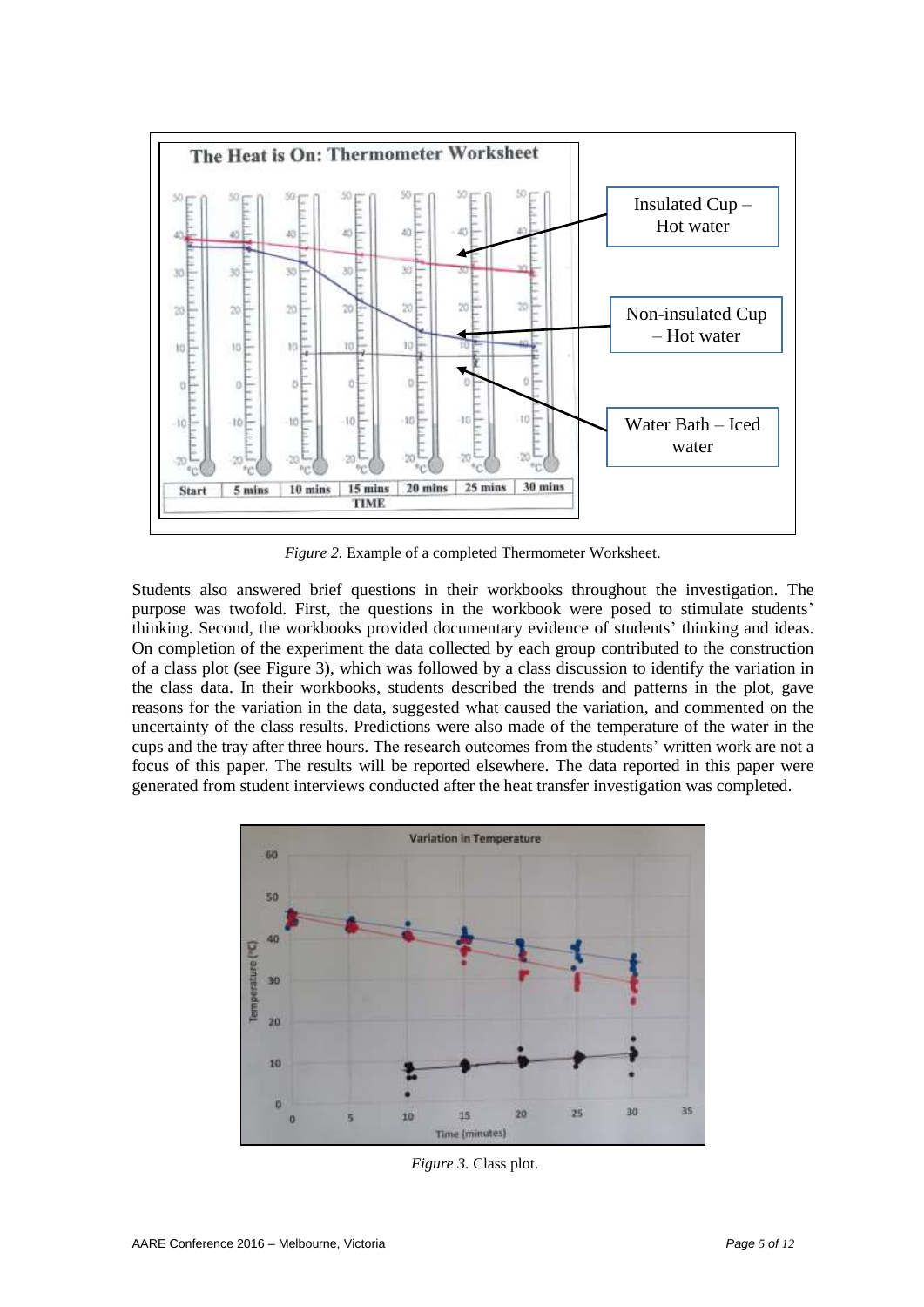### Student Interviews

Fifty-three Year 3 students ranging in age from 8 to 9 years completed the "Heat Is On!" investigation. Following the investigation, the students who had consented to be part of the research were interviewed one-on-one by members of the research team to evidence their understanding of heat, insulation, and heat transfer. The interviews were approximately 10 minutes in duration. For each class, the students were interviewed in alphabetical order based on their surnames. Interviewing continued until the time allocated expired; hence, not all students in the two classes were interviewed. A total of 36 students were interviewed (21 in Class A and 15 in Class B).

Semi-structured interviews (Fontana  $&$  Frey, 2003) were conducted to capture the students' ideas about heat transfer and the effect of insulation. The aim was to provide the opportunity for the students to expand on their ideas and be asked to clarify points made. The students were given considerable freedom throughout the exchange to comment on the student investigation experience and to make connections to other familiar contexts. The interview schedule consisted of six questions. Initially, the students were asked two questions:

- *1. How does temperature vary when something gets hotter or colder?*
- *2. What is the effect of the insulation on how the temperature varies?*

They were then shown a copy of the final class graph (Figure 3 or equivalent) before being asked the following four questions.

- *3. What is the story the final graph tells us about?*
- *4. Why do you think the temperatures in the clusters of data are not exactly the same? What might cause these differences?*
- *5. Describe the shape of the class plots. What shapes or patterns do you see?*
- *6. What do the patterns in the plots tell you about heat?*

#### Analysis

The 36 student interview transcripts were analysed first by one member of the research team to extract comments on heat transfer, temperature and insulation, rather than general comments related more specifically to the classroom teaching activity. The students' responses to Questions 1, 2, 4, and 6 of the interview schedule provided data about the students' conceptions of heat transfer. Questions 3 and 5 served to situate the students' thinking in the context of the investigation but generated few data about their understanding of thermal concepts. Twelve of the student interviews were found to focus mostly on describing the investigation and did not generate sufficient data about the heat concepts to be analysed further. Extracts from 24 interviews are reported in this paper. The sample of participants comprised 14 girls and 10 boys.

Comments extracted from the 24 interviews during the initial data analysis provided rich data about the students' thinking. The interview extracts were then analysed further by two members of the research team and classified according to the four categories of alternative conceptions of thermal physics outlined by Yeo and Zadnik (2001). The examples of alternative conceptions under each category were used as sub-categories to code the students' responses. An additional category was added for comments that did not align with those described by Yeo and Zadnik.

# **Results**

The four categories of thermal physics conceptions compiled by Yeo and Zadnik (2001) proved useful for analysing the data. The data, however, were dominated by two categories: Students' conceptions about heat transfer and temperature change, and Students' conceptions about thermal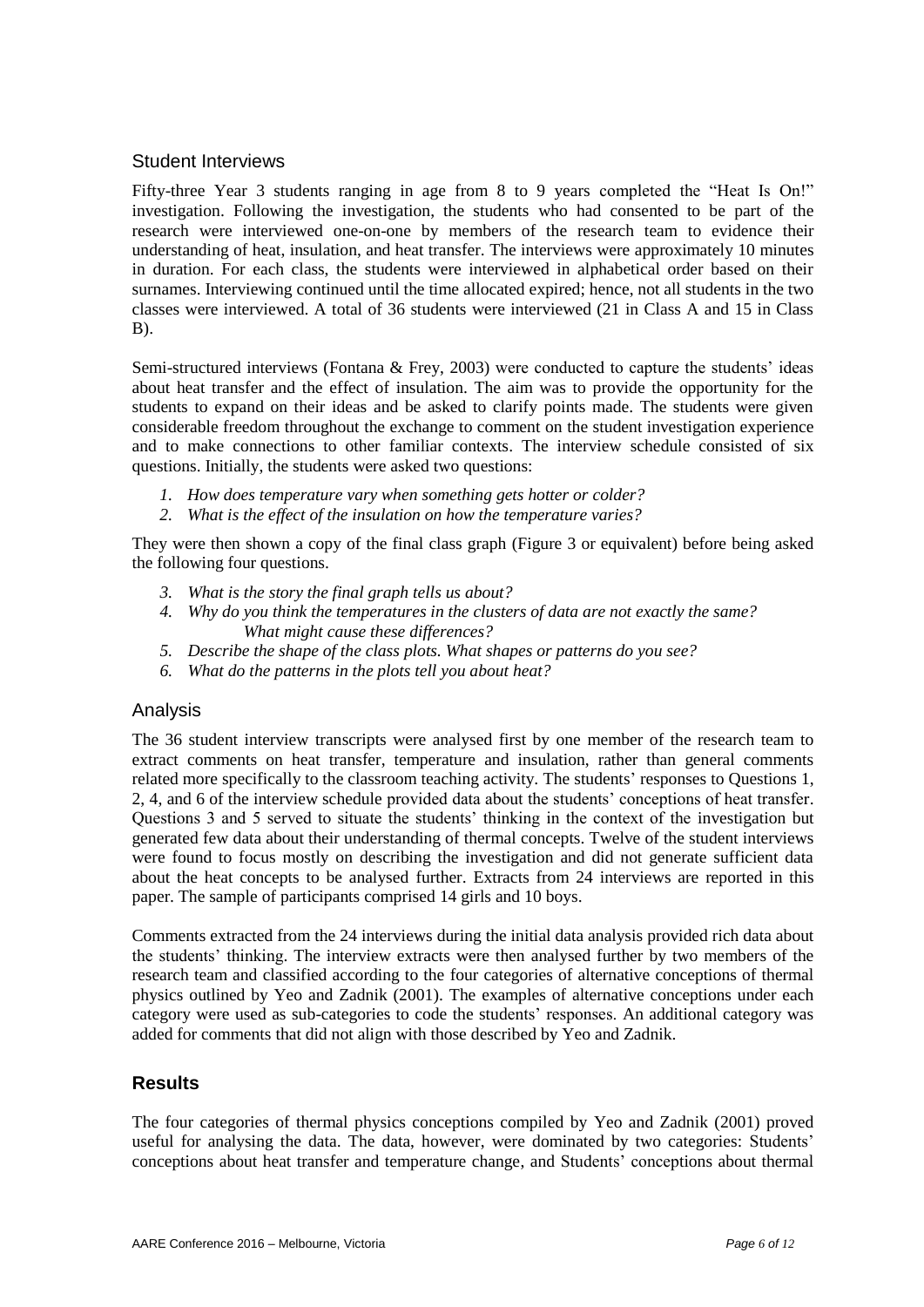properties of materials. There were not enough student responses to analyse for the alternative conceptions categories Students' conceptions of heat and Students' conceptions of temperature. This is likely because the student investigation and the questions in the interview did not focus specifically on the concepts of heat and temperature. Also, the alternative conceptions compiled by Yeo and Zadnik were sourced from studies that included responses from older students and adults. It would be unlikely that Year 3 students would exhibit all of the 35 alternative conceptions noted by Yeo and Zadnik.

Five of Yeo and Zadnik's (2001) alternative conceptions were evidenced in the interviews. For ease of comparison, the students' conceptions are numbered in numerical order according to the list of conceptions listed by Yeo and Zadnik (p. 498). Any extracts that did not align with the subcategories were allocated to *Students' additional conceptions* categories. Whether each of the conceptions expressed were considered an alternative or scientific conception is reported in the next section.

- C: Students' conceptions about heat transfer and temperature change
	- o **C4:** Heat and cold flow (like liquids) (*n*=8)
	- o **C5:** Temperature can be transferred (*n*=11)
	- o **C6:** Objects of different temperature that are in contact with each other, or in contact with air at different temperatures, do not necessarily move toward the same temperature (*n*=8)
	- o **C7:** Hot objects naturally cool down, cold objects naturally warm up (*n*=7)
- D: Students' conceptions about thermal properties of materials
	- o **D9:** Materials like wool have the ability to warm things up (*n*=5)
- Students' additional conceptions: Additional 1 (*n*=15), Additional 2 (*n*=8)

Salient quotations from students for each of the categories identified are used to illustrate the range of responses expressed according to four main themes: Students' conceptions about heat transfer and temperature change (C), Students' conceptions about thermal properties of materials (D), Temperature differences attributed to the properties of materials (Additional 1), and Environmental effects on temperature change and thermal equilibrium (Additional 2). Alternative conceptions and scientific concepts are denoted by AC and SC, respectively. Most of the responses expressed unformed, intuitive ideas and used age-appropriate language.

# Students' Conceptions about Heat Transfer and Temperature Change (C)

Three of Yeo and Zadnik's (2001) alternative conceptions within this category were evidenced in the student interview transcripts: (C4) Heat and cold flow like liquids, (C5) Temperature can be transferred, and (C7) Hot objects naturally cool down, cold objects naturally warm up.

# *Heat and cold flow (C4)*

Eight students made comments related to conception C4, that heat and cold flow or move in some way. Some commented that the heat or the hot water will "come out" of the cups.

…the hot water will come out [of the cups] into the tray (AC)… all the heat will come out into the tray (AC). [Student 1]

[The] hot wants to come in ... (SC). [Student 2]

[The heat from the two cups is going] into the cold water (SC). [Student 3]

Others suggested the cold water will be absorbed or "come in" to the cups in some way.

[The temperature of] the ice cold water went up because the [cups] were absorbing the ice cold water (AC). [Student 4]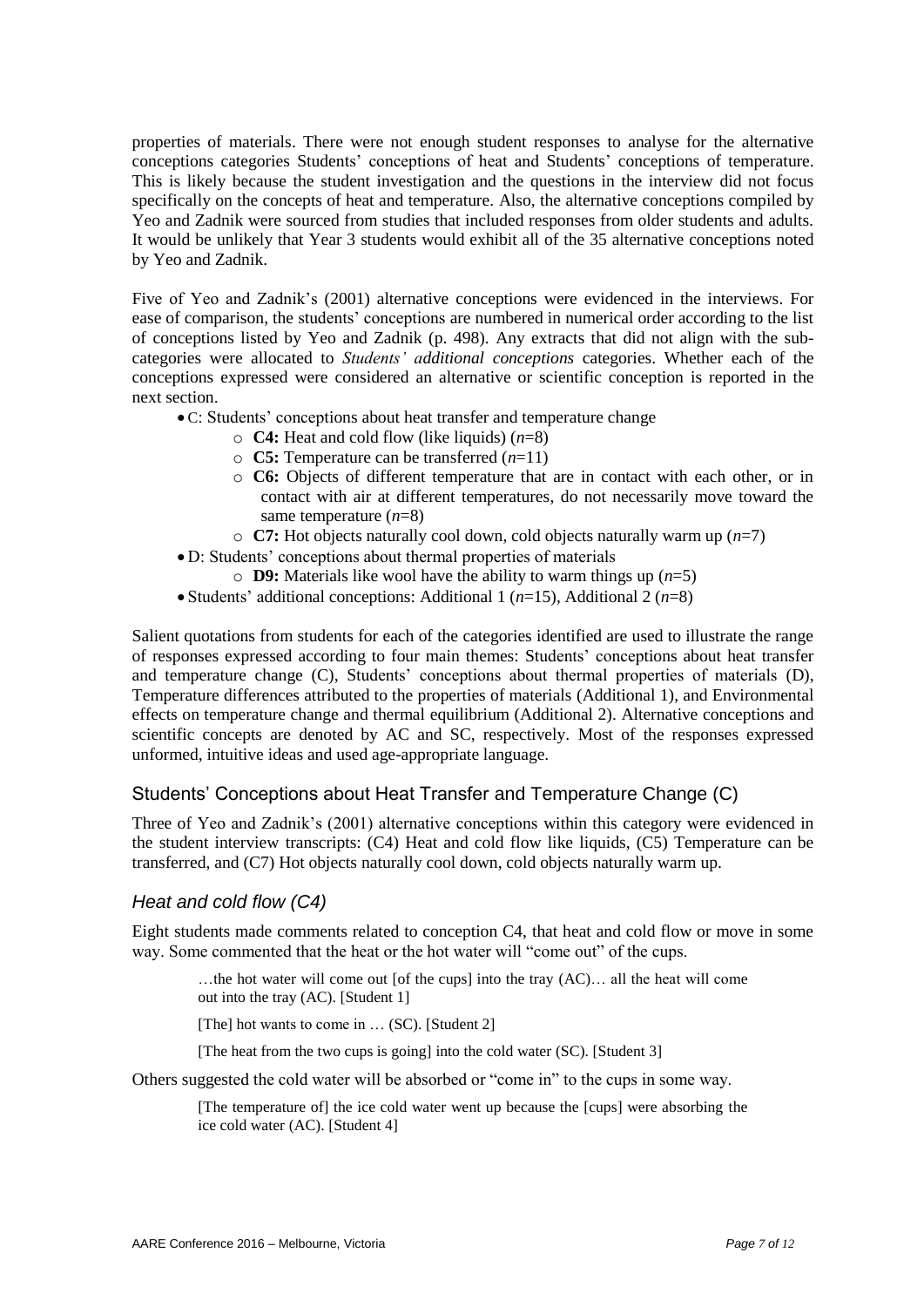…the cold water got added [to the tray] and then it sort of got into the cups, sort of made them go colder (AC). [Student 5]

#### *Temperature can be transferred (C5)*

The most common conception evidenced about heat transfer and temperature change was that temperature can be transferred. Comments for this sub-category were made by 11 students, Examples included:

…the temperature of the water [in the tray increased] because the ice was probably melting to make it hotter (AC). [Student 5]

[The temperature of] the ice water went up because it got hotter and the ice was melting (SC). [Student 6]

I think the heat went to the cold water that made the cold water melt a bit (SC). [Student 7]

It would have cooled down from the cold water and the temperature from the hot water would have gone into the cold water and made that a lot warmer (AC). [Student 8]

If you have hot water and then you put ice or cold water near it the ice helps cool down the hot water with the cold water (SC). So it tries to help the cold water, tries to cool down the hot water (AC). [Student 9]

Some students used prior understanding to illustrate their conception of heat transfer, as exemplified by the following.

If it's really hot then it will make your body heat warm you up [so you] start sweating to try and get colder. And your body heat will move on to something else to warm that up (AC). [Student 10]

So if you put a heat pack on, like, sore muscles that would loosen your muscles and make it feel better. But that would also make, like, if it was on your arm or your wrist that would make it hotter (SC). [Student 11]

#### *Hot objects cool down, cold objects warm up (C7)*

Seven students' interview transcripts evidenced they had the conception that hot objects cool down naturally and cold objects warm up naturally. For example:

By 15 minutes [the ice water] started to get warmer, and the ice started to melt and then the ice was very small and it was like almost water and then it was water, but it had been in the sun and so the water was getting warmer but the hot water [in the cups] has gotten colder because cold water and hot water usually make it go opposite (SC). [Student 11]

…if you leave the cold water out [all day] it will turn hot and if you leave the hot water out it will turn cold (SC). [Student 12]

#### Students' Conceptions about Thermal Properties of Materials (D)

For this category, responses were coded against one of the sub-categories: Materials like wool have the ability to warm things up.

### *Materials have the ability to warm things up (D9)*

Five of the 24 students made reference to the notion that materials, in this case an insulator, have the ability to warm things up. Some drew on their experience of the teaching activity, referring specifically to the insulating cup and its ability to warm the water:

[The insulating cup] made it warmer (AC). [Student 3]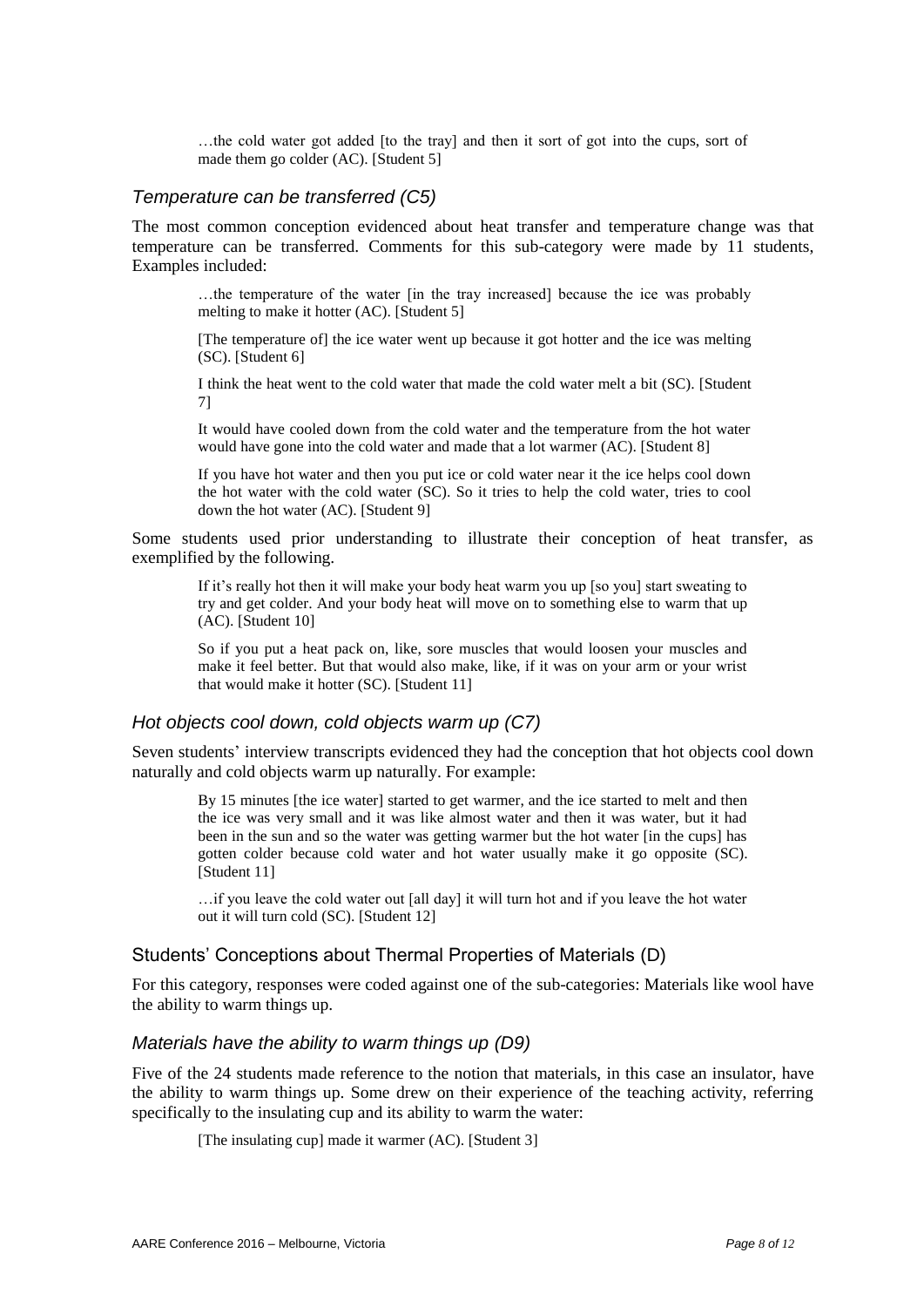Others used prior knowledge and familiar contexts to explain their thinking.

Like in a house insulation in the roof ... keeps like warm air in (SC) or like it makes it a lot warmer (AC) ... it's kind of like a jumper around the house. [Student 6]

#### Temperature Differences Attributed to the Properties of the Materials (Additional 1)

The responses that did not align with Yeo and Zadnik's (2001) thermal sub-categories but were related to the properties of the materials used are presented in this section. This newly established conception was evident in over half of the students' responses (*n*=15). Many commented that the polystyrene cup (the insulating layer) "protected" the plastic cup in some way. Other terms used to describe the protecting properties of the material included "stopped", "contained" and "shielded". All the responses under this sub-category were considered scientific conceptions because they expressed the idea that the insulation prevented the transfer of heat in some way.

[The two cups behaved differently] because one of the cups had another cup around it which was protecting it more. (SC) [Student 13]

The non-insulated one was getting colder quicker than the insulated cup because the insulated cup had another cup protecting it (SC). [Student 5]

[The inner cup] got like … a protection … So the [outer] cup is like the padding we put in the attic to keep us warm in winter (SC). [Student 14]

The non-insulated cup cooled down faster than the insulated cup because … it had something around it to keep the water warmer (SC). [Student 6]

[The insulating cup] stopped the cold water getting near to the hot water (SC). [Student 4]

[The non-insulated cup is] not contained so it will get cold faster. But the [insulated cup is] contained so it is still hot-ish (SC). [Student 11]

[The] insulated cup had another cup around it so it was staying warmer because … it is like shielded. … [It] was like the cold was the army and the one who is insulated has got like a shield. And the [other] one doesn't have anything to defend themselves so it gets colder (SC). [Student 15]

# Environmental Effects on Temperature Change and Thermal Equilibrium (Additional 2)

Although not thermal concepts, the student interview transcripts evidenced students' understanding of the environmental effects on temperature and thermal equilibrium. Analysis of the 24 interviews revealed that a third of the students had a good, basic understanding of thermal equilibrium. The students commented that over time the temperature of the water in the two cups and the tray would equalise or become the same, as exemplified by the following comments.

[If we waited 3 hours] that one would probably be … around the same amount as the [other cup]. Because it's like the water would have gotten a little bit warmer because it has been 3 hours and it has just been sitting there (SC). [Student 15]

[Over time] the cold one was getting warmer and the warm ones getting colder, so they were sharing the temperature (SC). [Student 16]

If you leave water, like if you put warm water with cold water, cold water heats up. … [They] share the heat ...(SC). [Student 17]

A third of the students  $(n=8)$  also displayed a good understanding of "room temperature" and the effect the environment has on the transfer of heat.

Because if it's cold well the hot water will turn cold like the room … and maybe the cold water gets hot in the room (SC). [Student 14]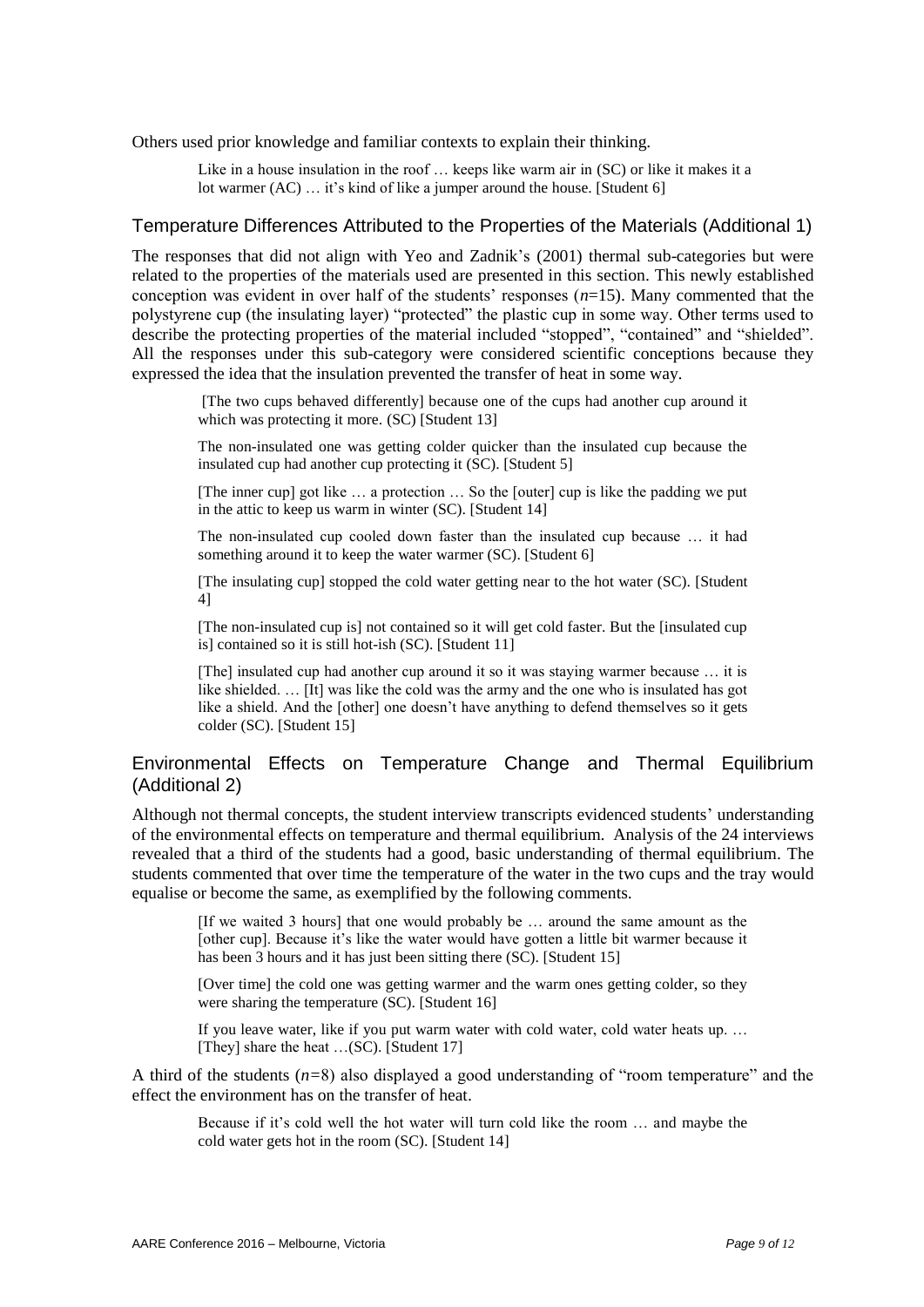This classroom is medium [temperature] and if say the sun starts shining right through that window this room would get hotter and hotter and hotter. And then if the sun went away and it started blowing a cool breeze and that door was open or that window was open, it would get colder and colder and colder. So the weather [makes the temperature vary] (SC). [Student 11]

So … maybe you are moving from a cold place to a warm place back and forth. Be walking from a cold spot in the room to the warm spot in the room … and it could change the temperature of what your body heat is (SC). [Student 16]

…if they for instance are near a heater and they poured cold water in [the tray], the heater might make the water hotter (SC). [Student 18]

# **Discussion**

An important feature of the student investigation reported in this paper is that the students carried out the experiment. They set up the equipment, made observations, recorded results, and represented the data. This hands-on experience allowed them to be active in the construction of their understanding and they had a meaningful context from which to draw when asked questions. Much research that has explored students' understanding of heat and heat transfer utilised questions about contrived situations and scenarios either in a survey or interview. Few research studies have explored students' understanding within the learning context. It is the research team's contention that collecting data from students' during or after conducting an investigation, provides direct evidence of students' thinking and reasoning.

For the most part, the students in this study demonstrated some of the same alternative conceptions about heat transfer and the influence of thermal insulation reported previously in other studies (e.g., Kesidou & Duit, 1993; Rosebery et al., 2010). The results affirm the body of knowledge already established but also add new insights into students' understanding. This was achieved by exploring the students' alternative conceptions in tandem with the scientific conceptions. Previous studies did not report the scientific aspect of student understanding. The additional conceptions reported in this study were, for the most part, scientifically acceptable conceptions for Year 3 students. The naïve ideas and language illustrated in the students' quotations provide starting points for developing learning experiences that challenge students' conceptions and support further development. As Keeley (2012) suggests, establishing the alternative conceptions as well as scientific conceptions has the potential to improve student learning and strengthen teaching practice.

Contrary to other studies (e.g., Paik et al., 2007), this study found 35% of the Year 3 students had an acceptable understanding of *equilibrium*. An alternative conception reported by Yeo and Zadnik (2001) was "Objects of different temperature that are in contact with each other, or in contact with air at different temperatures, do not necessarily move toward the same temperature" (p. 498). Some of the students in this study were able to describe the way in which the water in the cups and the tray ―shared‖ the temperature. This suggests the students have a basic understanding of equilibrium.

Also unique to this study is the way in which the students expressed conceptions of the properties of insulation. This may be attributed to the nature of the experiment undertaken by the students. Because the experiment was designed to explore the influence of insulation, it is not surprising the students focused on that aspect of the experiment. Another feature of the student investigation was the recording of temperatures in a context where the temperatures decreased. Often, previous research only explored students' understanding of observations made from experiments that utilised contexts that involved the temperature rising (e.g., Erikson, 1979; Shayer & Wylam, 1981). The results from this study suggest that changing the context of exploring students' understanding of heat transfer is likely to draw out different conceptions. As Paik and colleagues (2007) suggest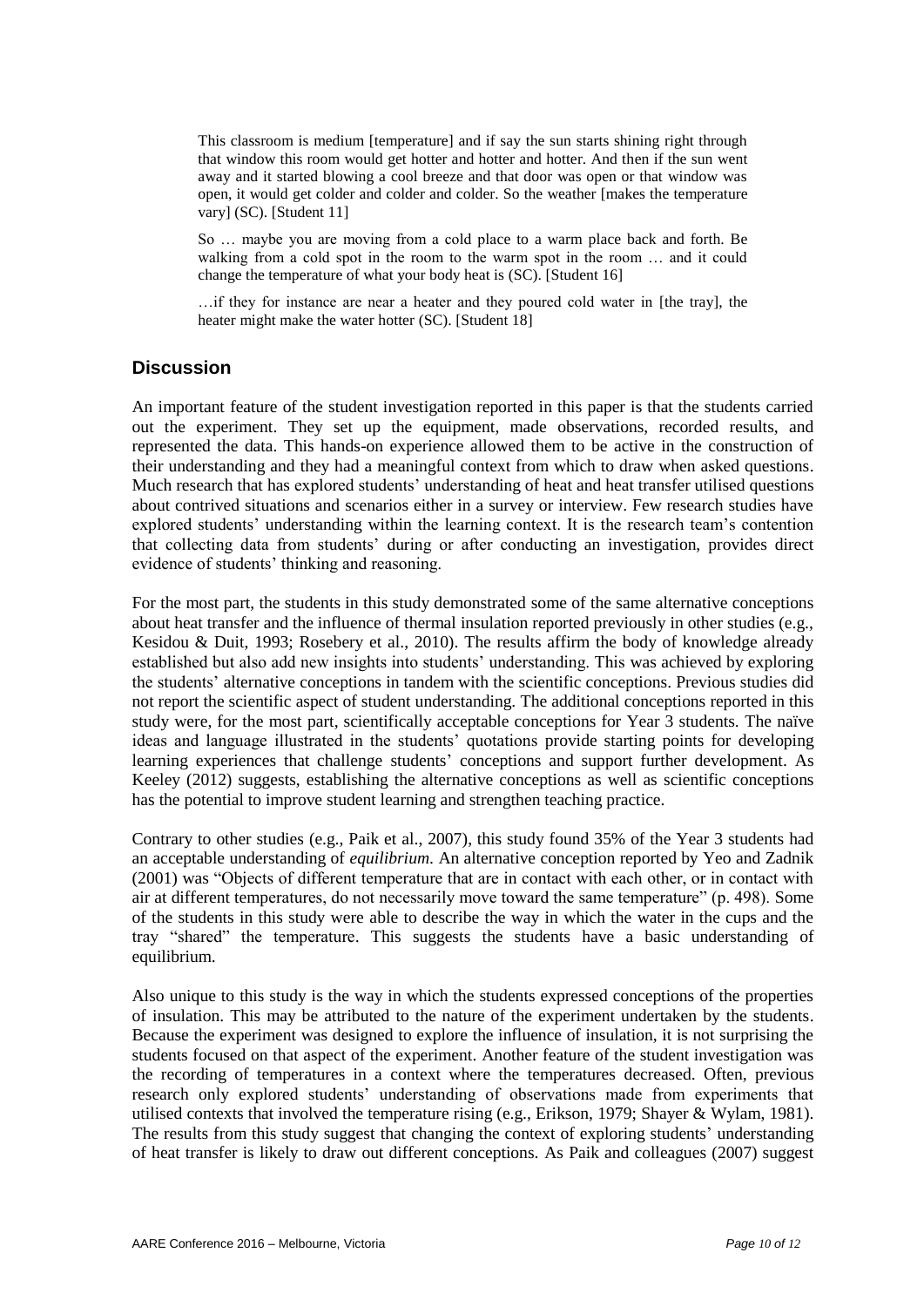students' conceptions of heat and temperature are dependent on the situations within which ideas are explored.

# **Conclusion**

There are numerous concepts within the breadth of the science curriculum that need to be understood in terms of common alternative conceptions in order for teachers to be able to promote learning and support the development of scientifically acceptable conceptions (Skamp, 2015). Although work regarding students' alternative conceptions of heat transfer has begun, the limited number of research projects exploring students' understanding suggests it is yet to be comprehensive. Unfortunately, recent research projects are broad in scope and do not focus on fundamental science concepts. For example, the Department of Education and Training of the Australian Government funded the *Restoring the Focus on STEM in Schools Initiative*, which implemented projects to promote inquiry-led teaching in mathematics, introduce computer coding across the curriculum, support educational and career pathways, and provide access to learning programs for high-achieving school students from under-represented groups such as female, Indigenous, and disadvantaged backgrounds. Although welcome, the initiative does not focus explicitly on the teaching and learning of particular concepts associated with STEM disciplines.

As well as exploring and explicating young students' conceptions of heat, this paper seeks to remind the STEM education and research stakeholders that although there is value in exploring ways in which to address the broader issues identified in the Australian Government initiative, attention still needs to be focused on student learning and understanding of particular discipline concepts and how those concepts can be promoted, challenged, and enhanced during the compulsory and post-compulsory years of schooling. To realise the Australian Government's goals of promoting economic growth, instigating international collaborations, developing new ideas and products, and developing a skilled and dynamic workforce in the future (OCS, 2014), it is necessary for students to be able to understand and apply fundamental concepts relevant to specific disciplines and to utilise those concepts within other discipline contexts. This implies pedagogical practices are needed that align with the aims and goals of each discipline individually, yet still serve the "greater good" of the STEM collective.

# **Acknowledgements**

This research is funded by an ARC Discovery Project, *Modelling with Data: Enhancing STEM in the Primary Curriculum* [DP 15010012]. The authors acknowledge other project colleagues, Lyn English and Jo Macri, and express their particular thanks to the teachers and school community that made this study possible.

# **References**

- Australian Curriculum, Assessment and Reporting Authority. (2015). *The Australian Curriculum: Mathematics, Science, & Technology.* Version 7.5, May 15 2015. Retrieved from http://v7- 5.australiancurriculum.edu.au/download/f10
- Bybee, R. W. (2002). Scientific inquiry, student learning and the science curriculum. In R. W. Bybee (Ed.). *Learning science and the science of learning* (pp. 25-36). Arlington, TX: National Science Teachers Association.
- Creswell, J. W. (2013). *Qualitative inquiry and research design: Choosing among five approaches*  (3rd ed.)*.* Thousand Oaks, CA: Sage Publications.
- Department of Education and Training. (2015). *Restoring the focus on STEM in schools initiative.* Retrieved from https://www.studentsfirst.gov.au/restoring-focus-stem-schools-initiative